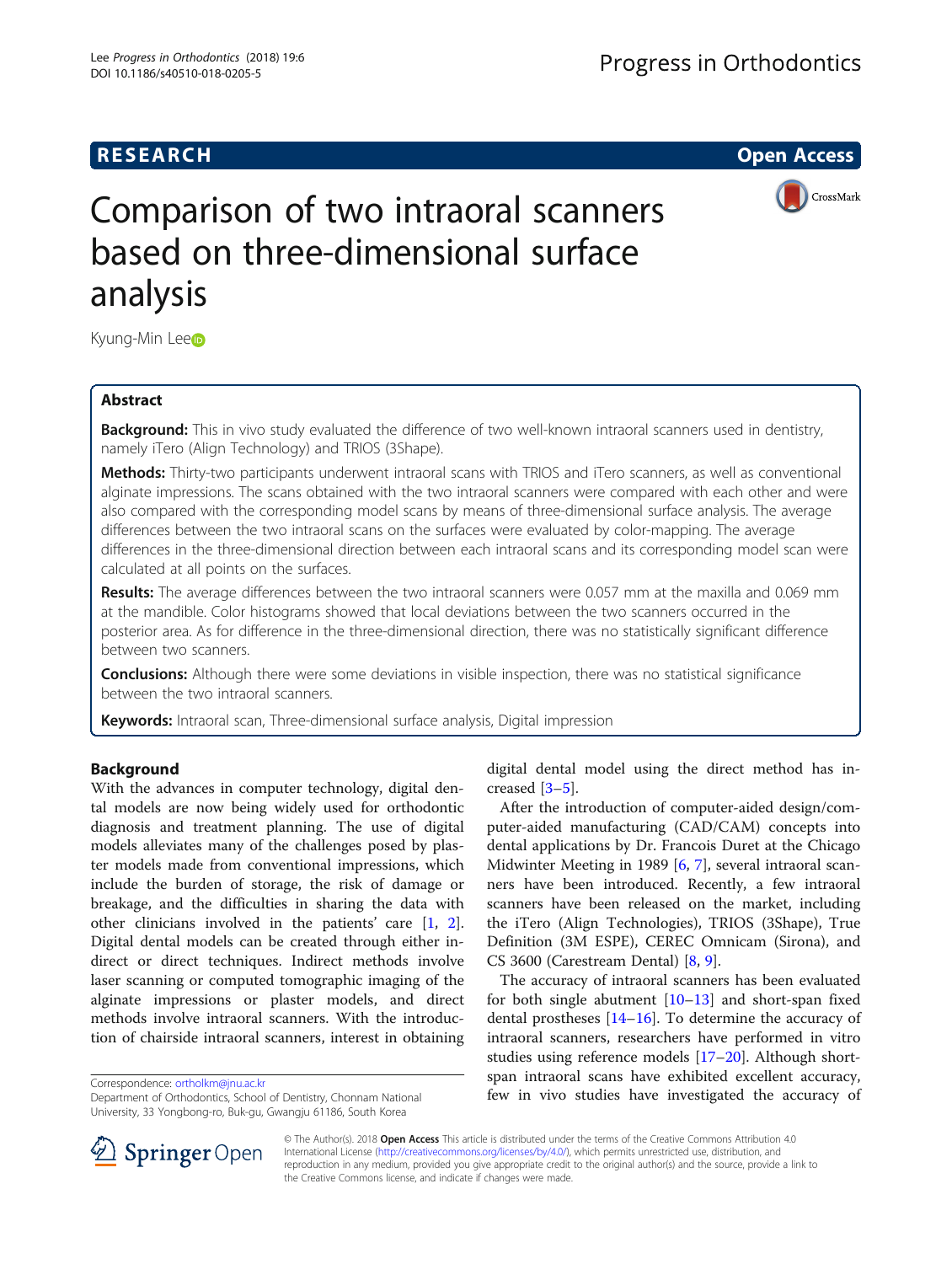intraoral scans on whole dentition in the clinical setting. Kuhr et al. [\[21](#page-6-0)] developed a new method of measuring the trueness of full-arch intraoral scans using reference spheres. However, the authors investigated only lower teeth [\[21](#page-6-0)]. Anh et al. [[22\]](#page-6-0) compared the precision of images acquired using the iTero and TRIOS intraoral scanners; however, they performed in vitro studies using fabricated dental arch models.

The iTero and TRIOS scanners allow full-arch scanning and do not require powdering of the tooth surfaces. Moreover, these two scanners have incorporated the orthodontic application software within the scanners. To our knowledge, iTero and TRIOS are the two bestknown commercially available intraoral scanners in dentistry; therefore, it is important to compare their relative scanning accuracy (Table 1). We cannot assume that all intraoral scanners will produce the same level of clinically acceptable results, and it would be beneficial to see how the measurements compare between different scanners. With this in mind, the present study aimed to compare the scanning results of the iTero and TRIOS scanners.

## **Methods**

Thirty-two participants were enrolled in the study after providing informed consent. This study was approved by the Institutional Review Board for Medical Science at the Chonnam National University Hospital, Gwangju, Korea (CNUDH-2015-003). The inclusion criteria were complete permanent dentition, with no missing tooth and no crown or bridge restoration. In addition, participants with moderate or severe crowding and dentofacial deformity were excluded from this study.

## Intraoral scanning with TRIOS and iTero

Intraoral scans of 32 participants were included in the present study. Each participant underwent intraoral scanning with TRIOS (3Shape, Copenhagen, Denmark) and iTero (version 4.0; Align Technology, San Jose, CA), as well as alginate impression. All intraoral scans with the iTero and TRIOS scanners were recorded by a single examiner. The scanners were calibrated every 8 days according to the manufacturers' recommendation. TRIOS scanning was performed following the instructions of the manufacturer. In brief, the scanning was started from the left side and continued to the right side along the occlusion. After the occlusal surfaces were scanned, lingual and buccal surface scans were performed. In the

upper arch, the occlusal surfaces were scanned first, in the same manner as in the lower arch, whereas the buccal and lingual surfaces were scanned in order. When scanning the occlusal surfaces, the scanner head was kept at 0–5 mm from the tooth. For the scanning of the buccal and lingual surfaces, the scanner tip was rolled 45°–90° to the buccal and lingual sides, respectively. The image could be continuously viewed on a screen during the scanning process, which allowed direct visual feedback to ensure that no areas were missed. After scanning, all scan data were sent to the OrthoAnalyzer™ (3Shape, Copenhagen, Denmark) software program, where they were reprocessed as a stereolithography (STL) file. The iTero scanning was performed in a predetermined sequence. The mandibular left area was scanned from the second molar to the incisor. The mandibular right area was scanned from the second molar. In the maxilla, the right quadrant was scanned first. The scan data were reprocessed as an STL file.

## Conventional alginate impression taking

Alginate impressions (Cavex Normal set; Cavex Holland BV, Haarlem, The Netherlands) for the maxilla and mandible were taken in a metal tray. Each impression was rinsed with tap water and disinfected via spraying (CONTINU Dental Impression Disinfectant, Premium Plus, Bournemouth, UK). After disinfection, the impression was directly poured with dental stone. The stone casts were stored for 5–7 days at a temperature of 23 °C  $\pm$  1 °C and humidity of 40%  $\pm$  10%. The dental models were scanned with a laboratory scanner (Orapix, Seoul, Korea). By means of a reverse engineering software program (Rapidform 2006; 3D Systems, Rock Hill, SC), the laboratory-scanned file was converted to STL format. The adjacent gingival tissue was deleted along the margin of the clinical crown to allow accurate best-fit alignment of the crowns.

## Comparison of the two intraoral scanners based on threedimensional surface analysis

The scanning results were compared by using threedimensional analysis with "shell/shell deviation" software commands regarding the average surface differences with subsequent color-coded charts. Two intraoral scans were registered by using the software's best-fit algorithm, and overall, three-dimensional comparisons were performed. Since the presence of adjacent soft tissue could increase the range of error, these areas were deleted,

Table 1 Two commercially available intraoral scanners used in this study

| Scanner      | Manufacturer     | Software application | Scanning technology          | Light source |
|--------------|------------------|----------------------|------------------------------|--------------|
| iTero        | Align Technology | iOC                  | Parallel confocal microscopy | Laser        |
| <b>TRIOS</b> | 3Shape           | OrthoAnalyzer        | Confocal microscopy          | Laser        |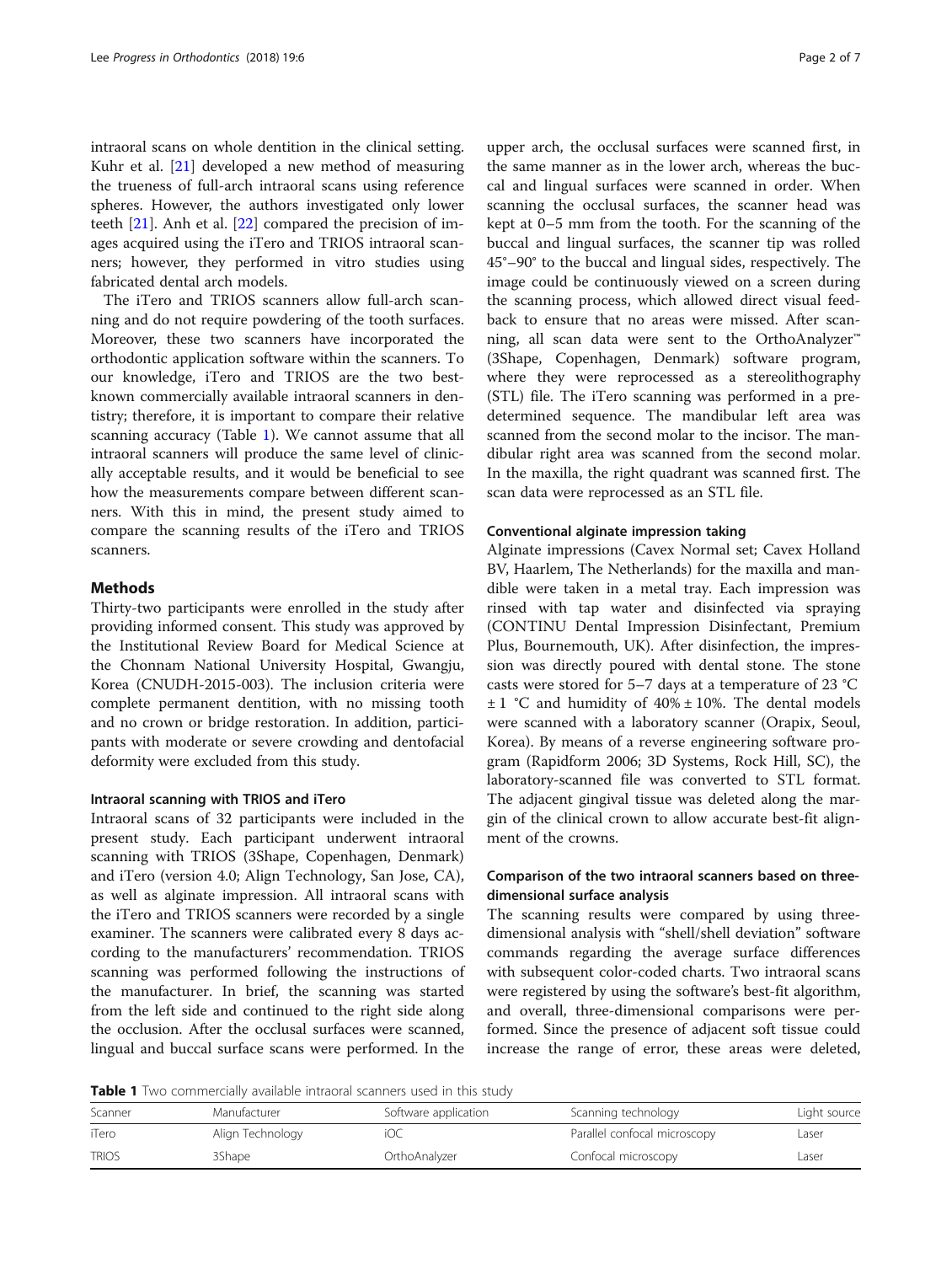<span id="page-2-0"></span>

along with the gingival margin, to allow superimposition of the clinical crowns. The initial registration involved the selection of three corresponding points on each of the two intraoral scans. Subsequently, automatic fine registration was used to finalize the registration (Fig. 1). The average deviations between the two intraoral scans at all points on the surfaces were computed by using the "shell/shell deviation" function in the program. To remove outlier values, the calculation tolerance value in the program was set at 1.0 mm [[23](#page-6-0)]. In addition, the differences between the two scans were evaluated by means of color histograms.

Deviations in the three-dimensional direction were also calculated in the incisor and molar regions. Three reference points were selected, and the point-to-point distance between each point on the intraoral scan and the corresponding laser-scanned model was computed. As for the reference points, the midpoint between the central incisors and mesiolingual cusp tip of the right and left first molars was determined. The point-to-point distance was regarded as the displacement of the intraoral scan to the laser-scanned model, and the relative distance between each intraoral scan and laserscanned model was calculated. In addition, the means

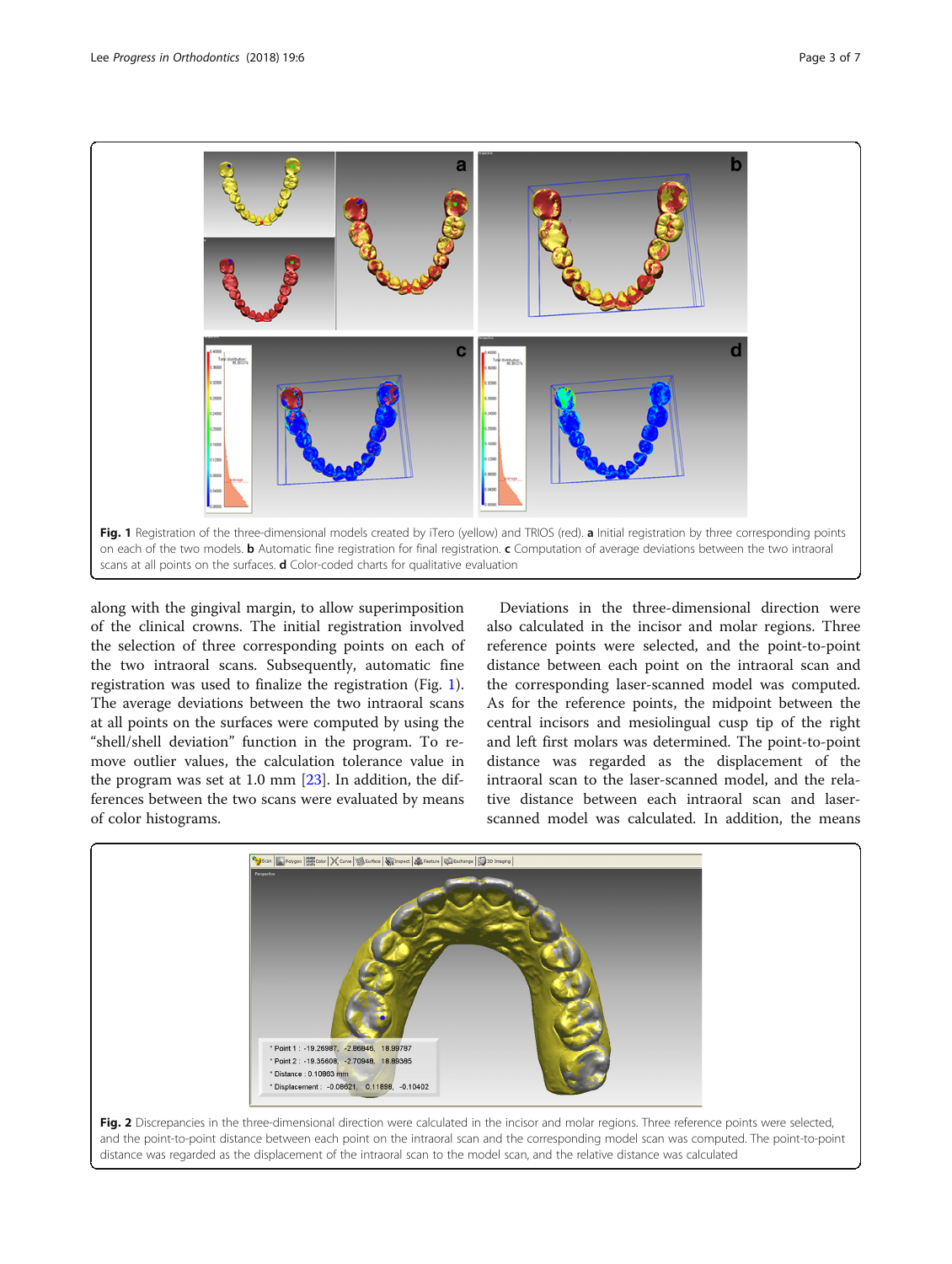Table 2 Average deviations (mm) between the iTero and TRIOS scanners obtained from a three-dimensional superimposition

|          | Average deviations |       |
|----------|--------------------|-------|
|          | Mean               | SD    |
| Maxilla  | 0.057              | 0.018 |
| Mandible | 0.069              | 0.012 |

and standard deviations were computed for each X-, Y-, and Z-coordinate direction to evaluate which direction of the discrepancy contributed to the degree of overall discrepancies (Fig. [2\)](#page-2-0). In order to analyze the differences between the two intraoral scanners, the paired  $t$  test was used to compare the values using SPSS software package (version 23.0; SPSS Inc., Chicago, IL).

## Results

The average deviations between the two intraoral scans were 0.057 mm in the maxilla and 0.069 mm in the mandible (Table 2). The color histogram showed that local deviations between the two scanners occurred in the posterior area (Fig. 3). In the three-dimensional deviations, the intraoral scans presented a minor displacement to the models; however, there were no statistically significant differences between the two scanners (Table [3\)](#page-4-0).

## **Discussion**

The average deviations between the two intraoral scanners were within 0.07 mm. There is no clear consensus regarding the clinically or medico-legally acceptable

amount of error in clinical orthodontics. Many researchers have suggested what they consider to be a clinically significant difference. Hirogaki et al. [\[24\]](#page-6-0) suggested that orthodontic study models' accuracy should be about 0.30 mm, while Schirmer and Wiltshire [[25](#page-6-0)] reported that a measurement difference of less than 0.20 mm was clinically acceptable and Bell et al. [[26\]](#page-6-0) suggested that a measurement difference within 0.27 mm was clinically insignificant. With regard to the previous studies on the clinical acceptability in plaster models, the differences between two scanners of less than 0.07 mm in our results indicate that both intraoral scanners can be used in clinical orthodontics. Vasudavan et al. [\[27](#page-6-0)] compared intraoral scanning and conventional impression techniques for fabrication of orthodontic retainers. The clinical acceptability of retainers did not differ significantly by fabrication method, and the authors concluded that digital scans were considered acceptable [\[27\]](#page-6-0). Interestingly, the retainers made from digital scans were preferred significantly more often by the orthodontist than those made from alginate impressions.

In the present study, errors in the plaster model manufacturing process should be taken into consideration. Although alginate impression has potential errors, it is still being used for fabricating a diagnostic model. As plaster model and intraoral scan are used together in the clinics, it is necessary to evaluate the agreement between alginate impression and intraoral scanner.

Confocal laser scanning microscopy is used for intraoral scanner systems [[28](#page-6-0)]. This technique is used to

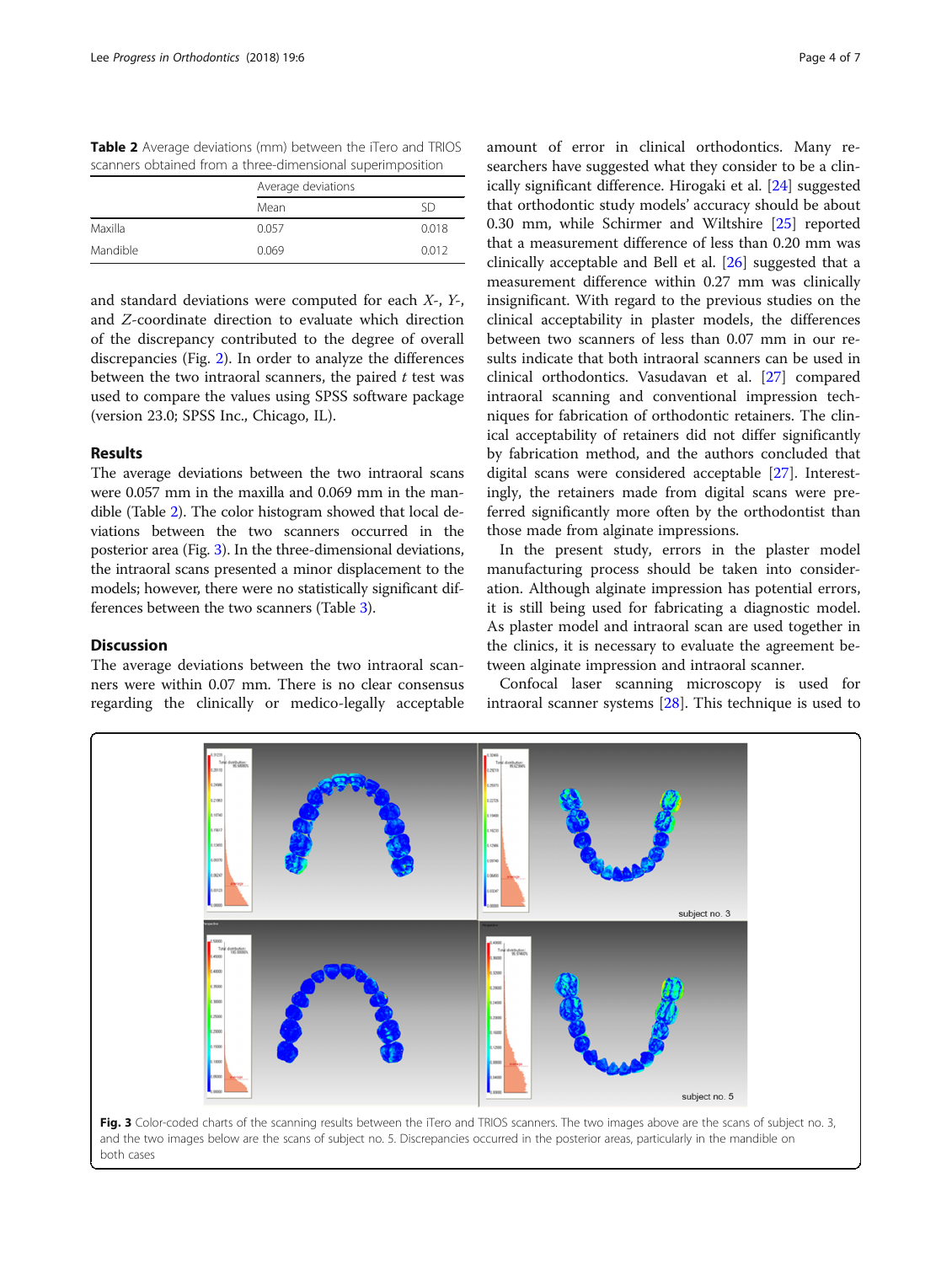|                                                    | iTero vs model scan<br>$Mean \pm SD$ | TRIOS vs model scan<br>$Mean \pm SD$ | $\overline{P}$<br>value |
|----------------------------------------------------|--------------------------------------|--------------------------------------|-------------------------|
|                                                    |                                      |                                      |                         |
| Maxilla                                            |                                      |                                      |                         |
| Midpoint between central incisors <sup>®</sup>     |                                      |                                      |                         |
| X-directional displacement                         | $0.06 \pm 0.04$                      | $0.04 \pm 0.03$                      | 0.311                   |
| Y-directional displacement                         | $0.03 \pm 0.10$                      | $0.02 \pm 0.10$                      | 0.758                   |
| Z-directional displacement                         | $0.01\,\pm\,0.06$                    | $0.01 \pm 0.09$                      | 0.508                   |
| First molar mesiolingual cusp, right <sup>+</sup>  |                                      |                                      |                         |
| X-directional displacement                         | $0.11 \pm 0.09$                      | $0.08\pm0.09$                        | 0.738                   |
| Y-directional displacement                         | $-0.11 \pm 0.07$                     | $-0.09 \pm 0.08$                     | 0.386                   |
| Z-directional displacement                         | $0.04 \pm 0.08$                      | $0.02 \pm 0.11$                      | 0.672                   |
| First molar mesiolingual cusp, left <sup>#</sup>   |                                      |                                      |                         |
| X-directional displacement                         | $-0.11 \pm 0.11$                     | $-0.06 \pm 0.12$                     | 0.377                   |
| Y-directional displacement                         | $-0.01 \pm 0.10$                     | $-0.06 \pm 0.07$                     | 0.281                   |
| Z-directional displacement                         | $0.04 \pm 0.08$                      | $0.05 \pm 0.04$                      | 0.838                   |
| Mandible                                           |                                      |                                      |                         |
| Midpoint between central incisors <sup>§</sup>     |                                      |                                      |                         |
| X-directional displacement                         | $-0.02 \pm 0.06$                     | $0.02\,\pm\,0.08$                    | 0.168                   |
| Y-directional displacement                         | $-0.07 \pm 0.13$                     | $-0.09 \pm 0.09$                     | 0.757                   |
| Z-directional displacement                         | $-0.02 \pm 0.09$                     | $-0.09 \pm 0.10$                     | 0.069                   |
| First molar mesiolingual cusp, right <sup>II</sup> |                                      |                                      |                         |
| X-directional displacement                         | $0.01 \pm 0.12$                      | $0.07 \pm 0.10$                      | 0.163                   |
| Y-directional displacement                         | $0.12 \pm 0.11$                      | $0.12 \pm 0.08$                      | 0.866                   |
| Z-directional displacement                         | $0.09 \pm 0.17$                      | $0.05 \pm 0.11$                      | 0.410                   |
| First molar mesiolingual cusp, left <sup>1</sup>   |                                      |                                      |                         |
| X-directional displacement                         | $0.01 \pm 0.11$                      | $0.02 \pm 0.12$                      | 0.382                   |
| Y-directional displacement                         | $0.07 \pm 0.11$                      | $0.10 \pm 0.06$                      | 0.539                   |
| Z-directional displacement                         | $0.15 \pm 0.17$                      | $0.15 \pm 0.07$                      | 0.964                   |

<span id="page-4-0"></span>Table 3 Three-dimensional discrepancy between each intraoral scan and model in the incisor and molar regions and its comparison between the iTero and TRIOS scanners (unit: mm)

P values were obtained from paired t test. X, Y, and Z directions indicate mediolateral, superoinferior, and anteroposterior directions, respectively.

SD standard deviation

In the maxilla, positive value in the X, Y, and Z directions indicates medial, apical, and anterior displacement

<sup>†</sup>In the maxilla, negative value in the X, Y, and Z directions indicates buccal, occlusal, and posterior displacement

 $*$ In the maxilla, negative value in the X, Y, and Z directions indicates palatal, occlusal, and posterior displacement  ${}^{\rm S}$ In the mandible, negative value in the X, Y, and Z directions indicates lateral, apical, and lingual displacement

 $\textsuperscript{II}$  in the mandible, positive value in the X, Y, and Z directions indicates lingual, occlusal, and anterior displacement

 $\textsf{I}$  in the mandible, positive value in the X, Y, and Z directions indicates buccal, occlusal, and anterior displacement

acquire in-focus images from selected depths, a process known as optical sectioning (high-resolution optical images with depth selectivity) [\[29](#page-6-0)]. The iTero scanner employs a parallel confocal imaging technique with an array of incident red laser beams [[30\]](#page-6-0). It is important to maintain the scanning wand at a certain focal distance while scanning. The TRIOS intraoral system also works according to the principle of confocal microscopy, with a fast scanning time. A fundamental characteristic of the TRIOS system is the variation of the focal plane without moving the scanner toward the subject being scanned [[30\]](#page-6-0). The TRIOS system has the feature of telecentricity in the space of the subject being scanned, and it is

possible to shift the focal plane while keeping telecentricity and magnification ratio [[30\]](#page-6-0). We evaluated the light wave of the iTero and TRIOS scanners using polarization beam splitter and quarter-wave plate (Thorlabs Inc., Newton, NJ). It was found that the light of the TRIOS scanner was polarized, whereas the light of the iTero scanner was not polarized. The TRIOS scanner was found to use linear-to-circular polarization by the quarter-wave plate. A wave plate is an optical device that alters the polarization state of a light wave traveling through it. Two common types of wave plates are the half-wave plate, which shifts the polarization direction of linearly polarized light, and the quarter-wave plate,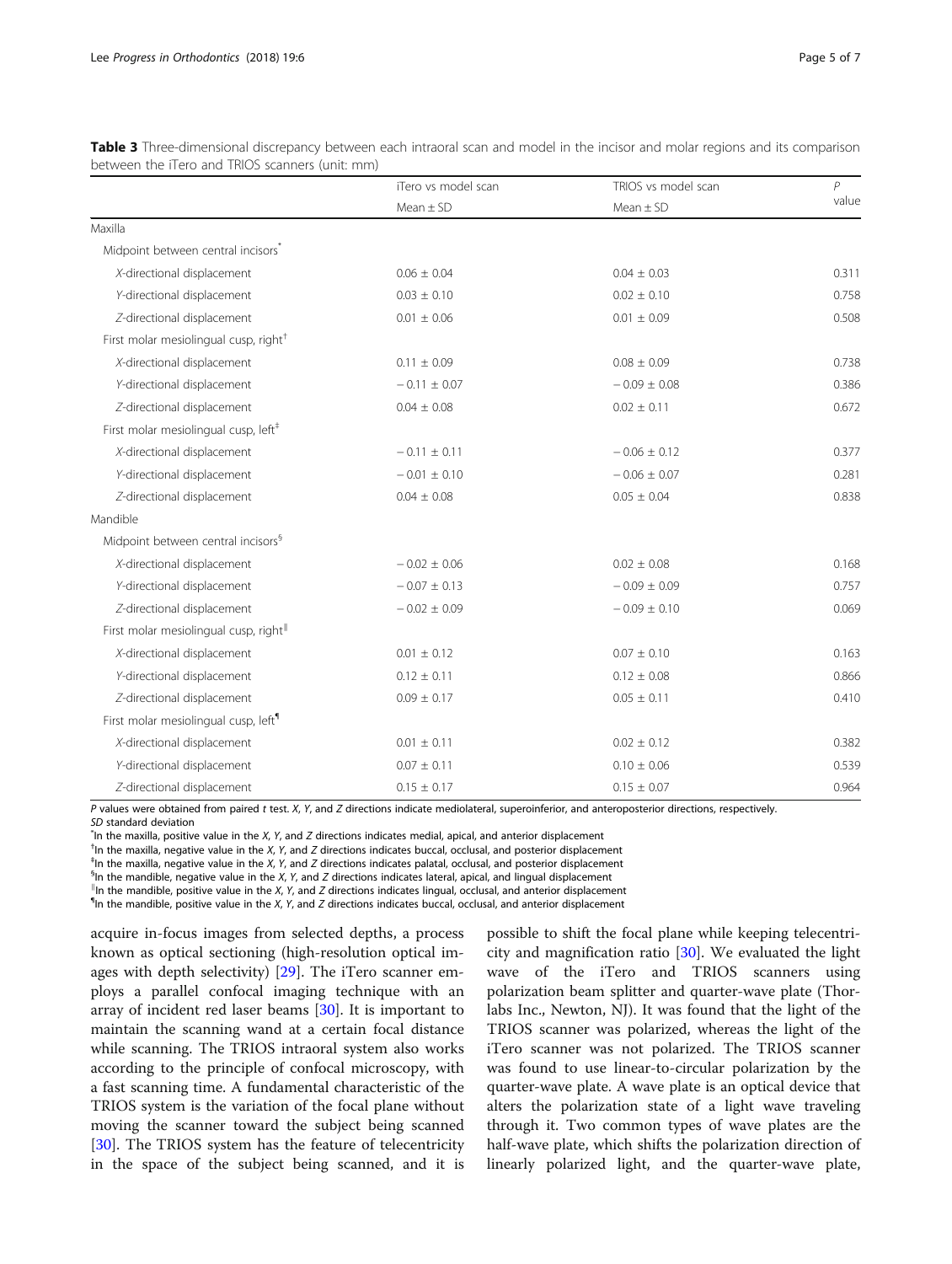<span id="page-5-0"></span>which converts linearly polarized light into circularly polarized light and vice versa [[31](#page-6-0)]. In consideration of the polarization system of the TRIOS scanner, which might block the scattered reflections, this scanner might have better optical performance than iTero.

In addition, the iTero and TRIOS systems both capture single images of each tooth and produce an assembled virtual model of the whole dentition. This stitching process might produce systematic errors; however, because the stitching algorithms of the iTero and TRIOS scanners are not known, their contribution to such errors cannot be explained. Intraoral conditions such as saliva, breathing, movement of the tongue, and limited oral space can also contribute to scanning inaccuracies. For example, it is difficult for the scanner tip to access the lower posterior areas, owing to tongue movement and limited mouth opening. Flügge et al. [\[32](#page-6-0)] found that intraoral scanning was less precise than extraoral model scanning, indicating that the intraoral conditions contribute to the inaccuracy of scans. The accuracy can also be affected by the examiner's technical skill at intraoral scanning. To avoid such bias, in the present study, intraoral scans were obtained by the same examiner, who had experienced with over 100 cases of intraoral scanning. Long scanning times might induce errors in the stitching process of the captured images; the scanning times tend to decrease as the operator experience increased. In this study, the full-arch scan time for the iTero scanner was an average of 5 min, while the TRIOS scanner was an average of 4 min. However, further studies are needed to assess the scanning accuracy according to the clinician's experience.

There are few researches about the comparison of iTero and TRIOS scanner for in vivo and full-arch scan. For single abutment, the trueness and precision were higher in TRIOS than iTero scanner [\[33](#page-6-0), [34\]](#page-6-0). Although Renne et al. [\[35\]](#page-6-0) reported that trueness and precision for full-arch scanning was higher in iTero than in TRIOS, regarding scanning time, TRIOS was found to have the best balance of speed and accuracy [\[35\]](#page-6-0). Although there were no statistically significant differences between the two scanners in this study, some deviations might occur in the posterior areas, particularly in the mandible. In the clinical setting, the use of a careful and extended scanning protocol might improve the scanning results. With the continued development of digital impression technology, we will likely see the elimination of conventional impression taking in the near future.

## Conclusions

Although there were some deviations in visible inspection, there was no statistical significance between the two intraoral scanners.

#### Abbreviations

CAD/CAM: Computer-aided design/computer-aided manufacturing; STL: Stereolithography

### Acknowledgements

Not applicable.

#### Funding

The present study was supported by Basic Science Research Program through the National Research Foundation of Korea (NRF) funded by the Ministry of Science, ICT and Future Planning (NRF-2014R1A1A1003559). This research was supported by Basic Science Research Program through the National Research Foundation of Korea (NRF) funded by the Ministry of Education (NRF-2017R1D1A1B03032132). All the scanners and materials used here belonged to the author, and nothing was provided by third-party or private companies.

## Availability of data and materials

The STL files and the three-dimensional surface models obtained in this study with the two intraoral scanners belong to the author and are therefore available only upon request, after approval by the author.

### Ethics approval and consent to participate

All participants provided informed consents. The present study was approved by the Chonnam National University Dental Hospital Institutional Review Board (CNUDH-2015-003).

#### Consent for publication

Not applicable.

#### Competing interests

The author declares that there are no competing interests.

#### Publisher's Note

Springer Nature remains neutral with regard to jurisdictional claims in published maps and institutional affiliations.

## Received: 21 November 2017 Accepted: 23 January 2018 Published online: 12 February 2018

#### References

- 1. Christensen GJ. Will digital impressions eliminate the current problems with conventional impressions? J Am Dent Assoc. 2008;139:761–3.
- 2. Yuzbasioglu E, Kurt H, Turunc R, Bilir H. Comparison of digital and conventional impression techniques: evaluation of patients' perception, treatment comfort, effectiveness and clinical outcomes. BMC Oral Health. 2014;14:10.
- 3. Ender A, Mehl A. Full arch scans: conventional versus digital impressions-an in-vitro study. Int J Comput Dent. 2011;14:11–21.
- 4. van der Meer WJ, Andriessen FS, Wismeijer D, Ren Y. Application of intra-oral dental scanners in the digital workflow of implantology. PLoS One. 2012;7:e43312.
- 5. Nayar S, Mahadevan R. A paradigm shift in the concept for making dental impressions. J Pharm Bioallied Sci. 2015;7(suppl 1):s213–5.
- Duret F, Blouin JL. Optical impressions in the computer-assisted design and fabrication of dental crowns. J Dent Que. 1986;23:177–80.
- 7. Birnbaum NS, Aaronson HB, Stevens C, Cohen B. 3D digital scanners: a high-tech approach to more accurate dental impressions. Inside Dentistry. 2009;5:70–4.
- 8. Kachalia PR, Geissberger MJ. Dentistry a la carte: in-office CAD/CAM technology. J Calif Dent Assoc. 2010;38:323–30.
- 9. Focus on digital oral scanners. Orthodontic products. 2016:30-1. [http://](http://www.orthodonticproductsonline.com) [www.orthodonticproductsonline.com.](http://www.orthodonticproductsonline.com)
- 10. Luthardt RG, Loos R, Quaas S. Accuracy of intraoral data acquisition in comparison to the conventional impression. Int J Comput Dent. 2005;8:283–94.
- 11. Syrek A, Reich G, Ranftl D, Klein C, Cerny B, Brodesser J. Clinical evaluation of all-ceramic crowns fabricated from intraoral digital impressions based on the principle of active wavefront sampling. J Dent. 2010;38:553–9.
- 12. Lee SJ, Gallucci GO. Digital vs. conventional implant impressions: efficiency outcomes. Clin Oral Implants Res. 2013;24:111–5.
- 13. Seelbach P, Brueckel C, Wöstmann B. Accuracy of digital and conventional impression techniques and workflow. Clin Oral Investig. 2013;17:1759–64.